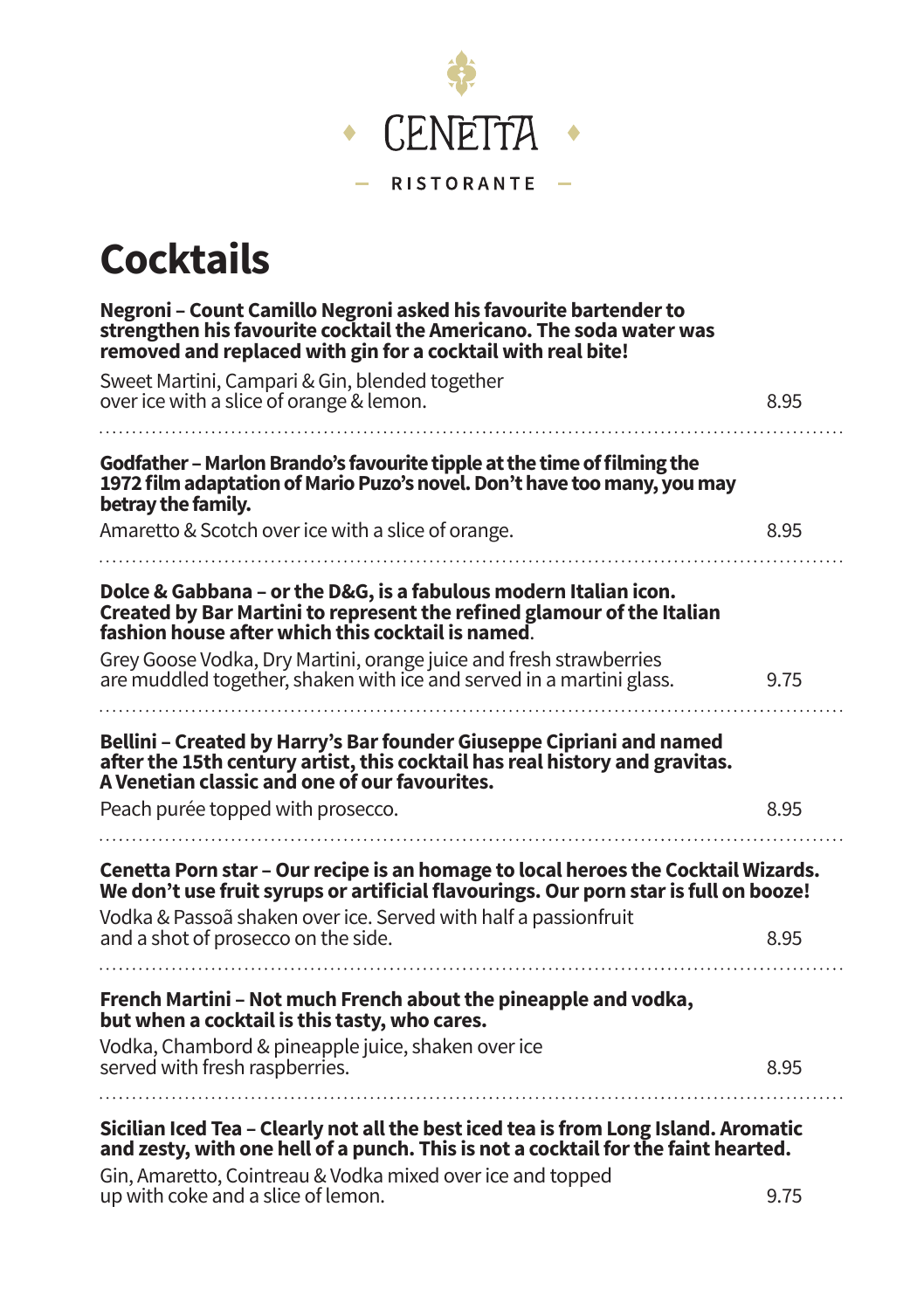#### **Dessert Cocktails**

| Espresso Martini - Make your own (we don't mean actually shake it yourself!)<br>You choose what extra flavour to add to this classic.                                                                                        |      |
|------------------------------------------------------------------------------------------------------------------------------------------------------------------------------------------------------------------------------|------|
| Vodka & Kahlua shaken with chilled espresso. Add your choice of: Toffee vodka,<br>Cointreau, Baileys or Amaretto.                                                                                                            |      |
| Served with or without an indulgent layer of cream.*                                                                                                                                                                         | 8.95 |
| Cenetta Latt-ini - Whilst looking for an after dinner cocktail that would<br>tempt our guests with no room for a dessert, the Cenetta team invented<br>the latt-ini. A rich, creamy, coffee cocktail with plenty of alcohol. |      |
| Vodka, Kahlua, Frangelico & Baileys blended with chilled espresso,<br>topped with chocolate.*                                                                                                                                | 9.50 |
| Tiramisu Martini - Our favourite Italian dessert as a boozy cocktail<br>- what could be better?                                                                                                                              |      |
| Khalua, Amaretto & Baileys shaken together over ice. Topped with thick<br>cream, cocoa and served with a savoiardi biscuit and a spoon!                                                                                      | 9.50 |
| Strawberry Shortcake - Thick and luxurious, this summer berry<br>cocktail is a bit like a boozy milkshake (without the milk)                                                                                                 |      |
| Strawberry puree is blended with baileys and crème de cacao blanc<br>and shaken with ice. Strained and finished with shortbread biscuit crumbs<br>and freeze dried raspberries.                                              | 8.75 |
| Cloud Nine - An ice cream cocktail with a toffee fudge flavour.<br>You may well want a spoon and a straw for this one                                                                                                        |      |
| Toffee vodka, shaken with baileys and vanilla ice cream.<br>Strained into a glass with butterscotch sauce.                                                                                                                   | 8.75 |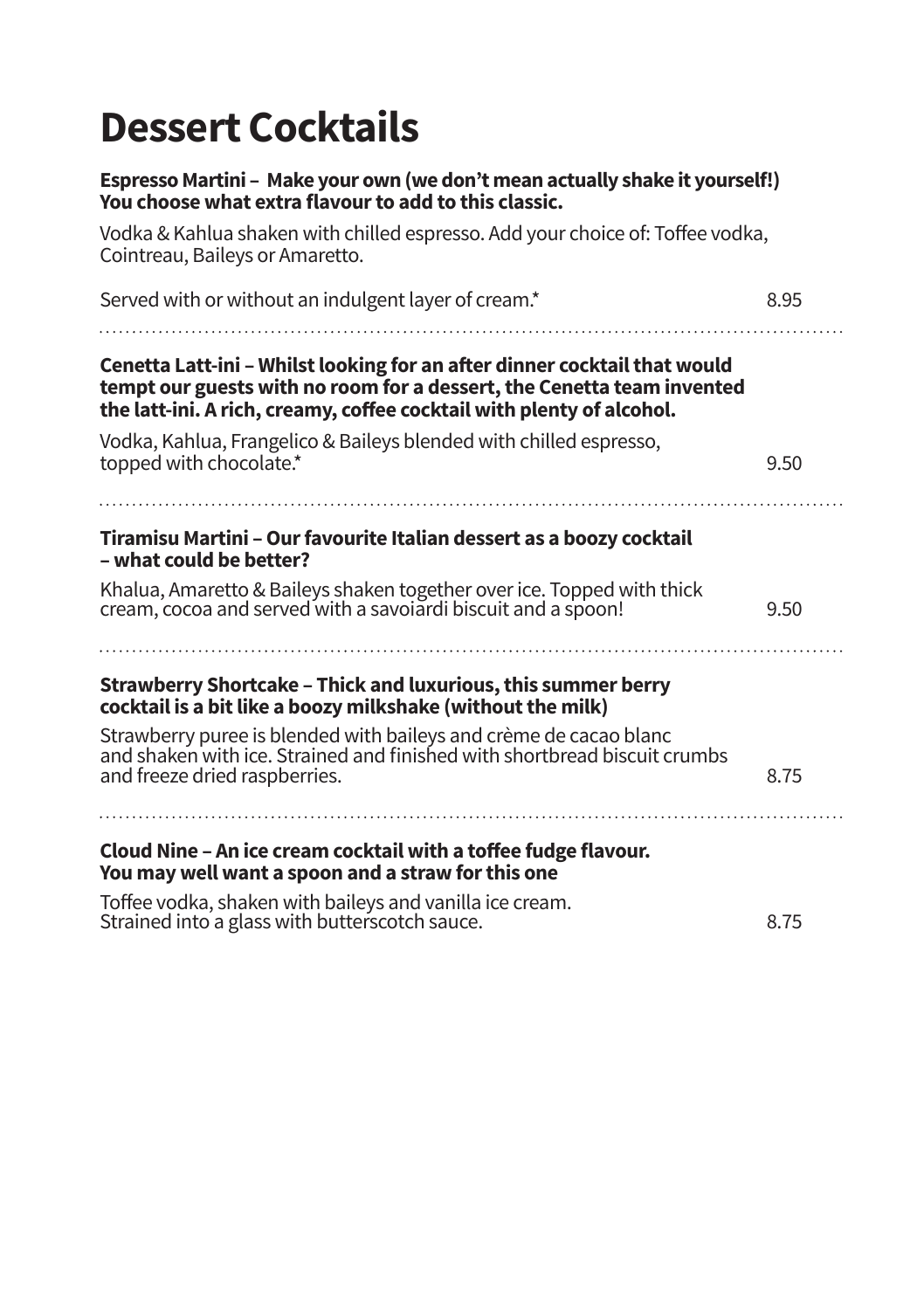## **Non-Alcoholic Cocktails**

| Cenetta Sunrise - Originally created when we forgot<br>to add the Tequila.                        |      |
|---------------------------------------------------------------------------------------------------|------|
| Orange juice & peach purée blended together and finished<br>with grenadine.                       | 5.95 |
| <b>Boozeless Bellini - A non-alcoholic tribute</b><br>to the Harry's Bar classic.                 |      |
| Peach purée, soda and grenadine.                                                                  | 5.95 |
| No-Jito – Everybody's favourite pool side cocktail,<br>without the booze.                         |      |
| Fresh lime, fresh mint, lemonade, & ice served with a<br>slice of lime.                           | 5.95 |
| Very Berry Lemonade - A sweet, summery lemonade,<br>bursting with red summer fruit flavour.       |      |
| Strawberry & raspberry puree blended with lemonade and ice.<br>Served with fresh berries.         | 5.95 |
| Strawberry Dream - A refreshing, non-alcoholic juice drink,<br>created by us, especially for you. |      |
| Apple juice blended with strawberry puree, served with ice<br>and a splash of soda.               | 5.95 |

*\*Contains dairy*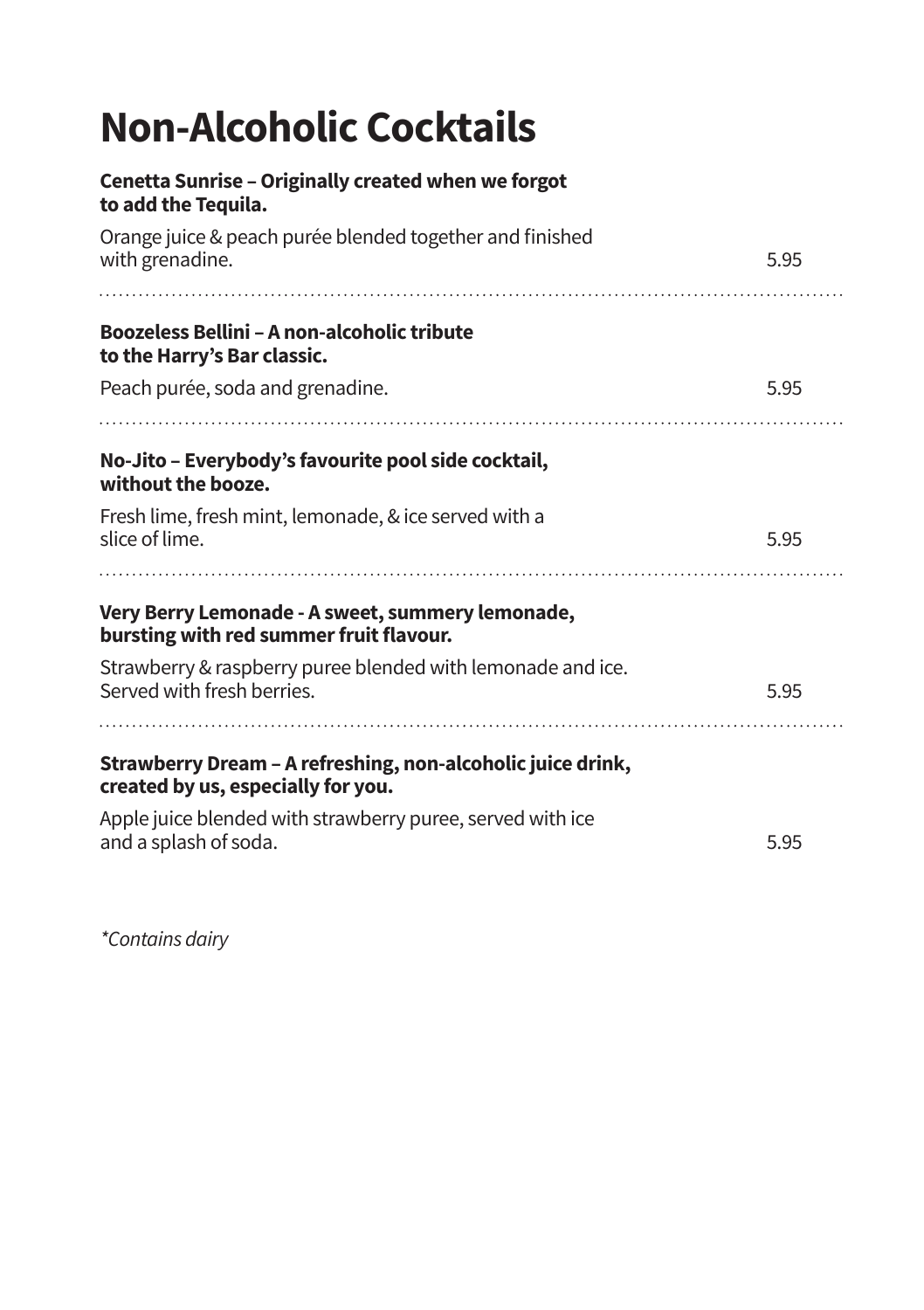# **Wine – by the glass**

| Wine $-$ by the glass                     |                |        |                    |              |
|-------------------------------------------|----------------|--------|--------------------|--------------|
|                                           | BOTTLE : 250ML |        | <b>175ML</b>       | <b>125ML</b> |
| Parigi - Pinot Grigio - Italy             | 19.95          | 7.00   | 5.50               | 4.50         |
| <b>Parigi</b> - Pinot Blush - Italy       | 19.95          | 7.00   | 5.50               | 4.50         |
| <b>Sapuri</b> - Merlot - Italy            | 20.95          | 7.00   | 5.50               | 4.50         |
| <b>The Gavel</b> - Chardonnay - Australia | 24.95          | 8.50   | 5.75               | 4.75         |
| <b>Ocean Bay</b> - Zinfandel Rose - USA   | 21.00          | 7.50   | 6.50               | 5.50         |
| <b>Hornhead</b> - Malbec - France         | : 21.00        | : 7.50 | $\frac{1}{2}$ 6.50 | 5.50         |
| <b>Valdora</b> - Prosecco - Italy         | 25.95          |        |                    | 6.95         |
|                                           |                |        |                    |              |

| <b>Valdora</b> - Prosecco - 200ml           | 8.00 |
|---------------------------------------------|------|
| <b>Valdora Rose</b> - Spumante - 200ml      | 8.00 |
| <b>Bottega Gold - Prosecco - 200ml</b>      | 9.50 |
| <b>Bottega Rose Gold - Spumante - 200ml</b> | 9.50 |

#### **Birre – Draughts**

| <b>Birre – Draughts</b>              |                    |                    |
|--------------------------------------|--------------------|--------------------|
|                                      | <b>Pint</b>        | $\vdots$ Half pint |
| Peroni Lager Nastro Azzurro 5.1% ABV | 5.20               | $\frac{1}{2}$ 2.60 |
| Birra Moretti 4.6% ABV               | $\frac{1}{2}$ 5.20 | .760               |
| Carling 3.8% ABV                     | 4.75               | 2.40               |

#### **Birre – Bottles**

| <b>Peroni</b> 5.3% ABV - 330ml                   | 4.45 |
|--------------------------------------------------|------|
| Budweiser 5% ABV - 330ml                         | 4.45 |
| <b>Desperado</b> 5.9% ABV - 330ml                | 4.45 |
| <b>Becks Non-Alcoholic</b> 5.2% ABV - 500ml 3.45 |      |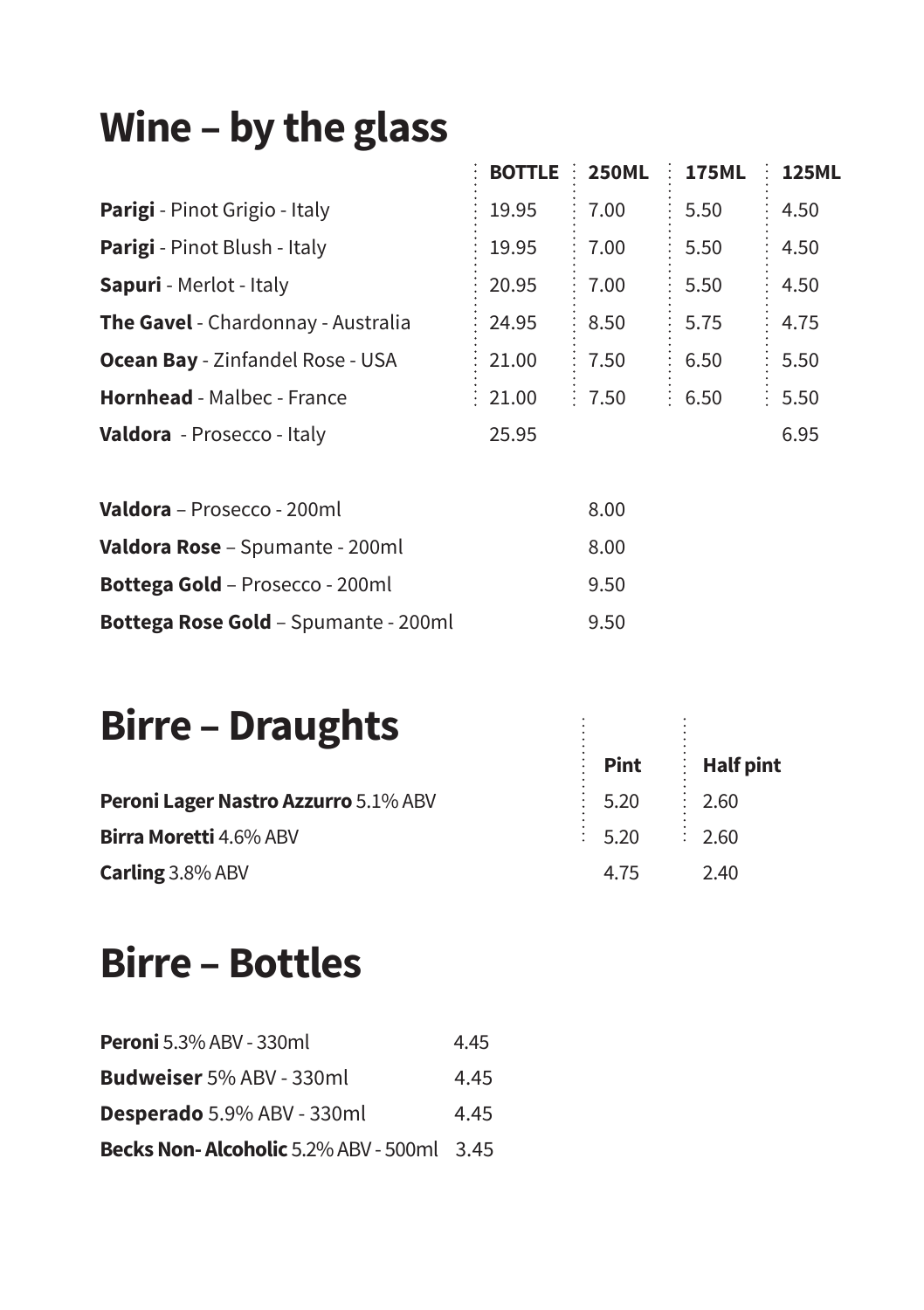# **Italian Bubbly**

| 17. VALDORA - Prosecco - Italy<br>A light & fresh Prosecco with flavours of peach & pear. Fine bubbles,<br>a highly enjoyable fizz                                           | 25.95 |
|------------------------------------------------------------------------------------------------------------------------------------------------------------------------------|-------|
| 18. VALDORA ROSÉ - Spumante - Italy<br>A dry, fresh & zesty rose spumante with summer fruit flavours & citrus finish                                                         | 27.50 |
| 19. BOTTEGA GOLD - Prosecco - Italy<br>Don't just be dazzled by the bottle, this is an elegant Prosecco<br>which harmonously balances melon & pear with a refreshing acidity | 36.00 |
| 20. BOTTEGA ROSÉ GOLD - Spumante - Italy<br>This rose spumante is dry & crisp. Redcurrants & raspberries dominate<br>the palate with a long fresh finish                     | 37.00 |

# **Champagne**

| 21. BILLECART SALMON BRUT - Champagne - France<br>Superb quality Champagne from one of the few houses still owned<br>by the original founding family. A rich & complex Champgane<br>with toasted brioche & hazelnut notes               | 70.00 |
|-----------------------------------------------------------------------------------------------------------------------------------------------------------------------------------------------------------------------------------------|-------|
| 22. BILLECART SALMON BRUT ROSÉ - Champagne - France<br>Superb quality Champagne from one of the few houses still owned<br>by the original founding family. A bright pink rose Champagne<br>with elegant red berry flavour & citrus zest | 80.00 |
| 23. LAURENT PERRIER BRUT ROSÉ - Champagne - France<br>World famous, Salmon pink bubbly. Enjoy soft red fruits in this dry, elegant<br>Champagne                                                                                         | 85.00 |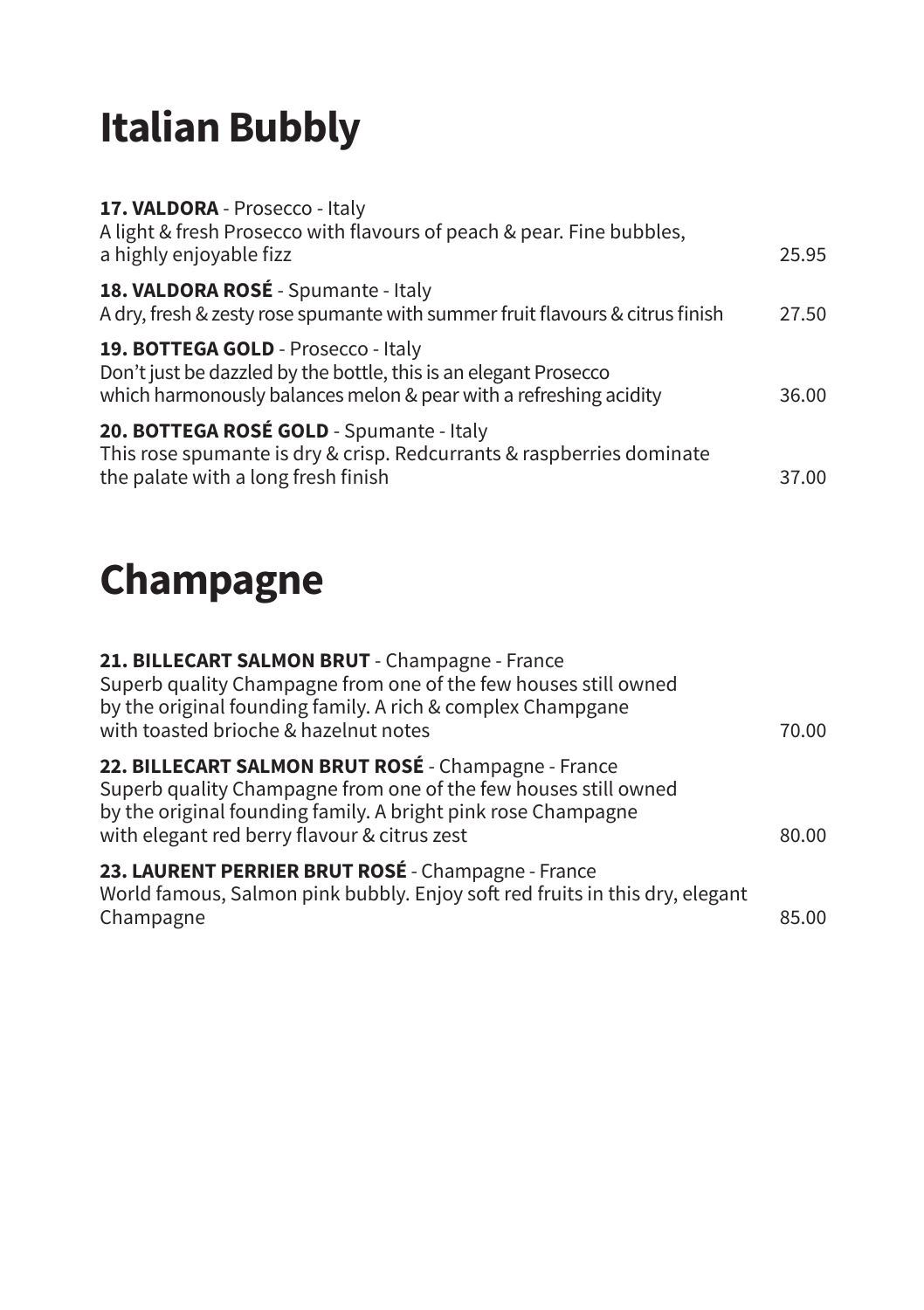#### **Cider**

| Rekorderlig 4.0% ABV - 500ml   |      |
|--------------------------------|------|
| Strawberry & Lime, Mixed Berry | 5.30 |
| Magners 4.5% ABV - 568ml       | 5.30 |

### **Spirits**

| <b>Bombay Gin</b><br>40% ABV                   | 3.95 | <b>Kraken Rum</b><br>40% ABV              | 3.95 |
|------------------------------------------------|------|-------------------------------------------|------|
| <b>Gordon Gin</b><br>37.5% ABV                 | 3.75 | <b>Archers</b><br>18% ABV                 | 3.75 |
| <b>Hendricks Gin</b><br>41.4% ABV              | 4.00 | <b>Jack Daniels</b><br>40% ABV            | 3.85 |
| Grey Goose Vodka<br>40% ABV                    | 4.75 | <b>Malibu</b><br>21% ABV                  | 3.75 |
| <b>Smirnoff Vodka</b><br>37.5% ABV             | 3.75 | <b>Southern Comfort</b><br>35% ABV        | 3.75 |
| <b>Bacardi Rum</b><br>37.5% ABV                | 3.50 | <b>Malfy Gin</b><br>Lemon or Blood Orange |      |
| <b>Crooked Eye Silver Rum</b><br>40% ABV       | 3.50 | 42% ABV<br><b>Pinkster Gin</b>            | 4.50 |
| <b>Crooked Eye Dark Rum</b><br>40% ABV         | 3.50 | 37.5% ABV<br><b>Whitley Neil Rhubarb</b>  | 4.50 |
| <b>Crooked Eye Spiced Rum</b><br>40% ABV       | 3.50 | & Ginger Gin<br>43% ABV                   | 4.50 |
| <b>Crooked Eye Cherry Spice Rum</b><br>40% ABV | 3.50 |                                           |      |

#### **Aperol Spritz**

House Prosecco and Aperol mixed with ice, soda and finished with fresh orange, the perfect start to a relaxing evening in Cenetta7.95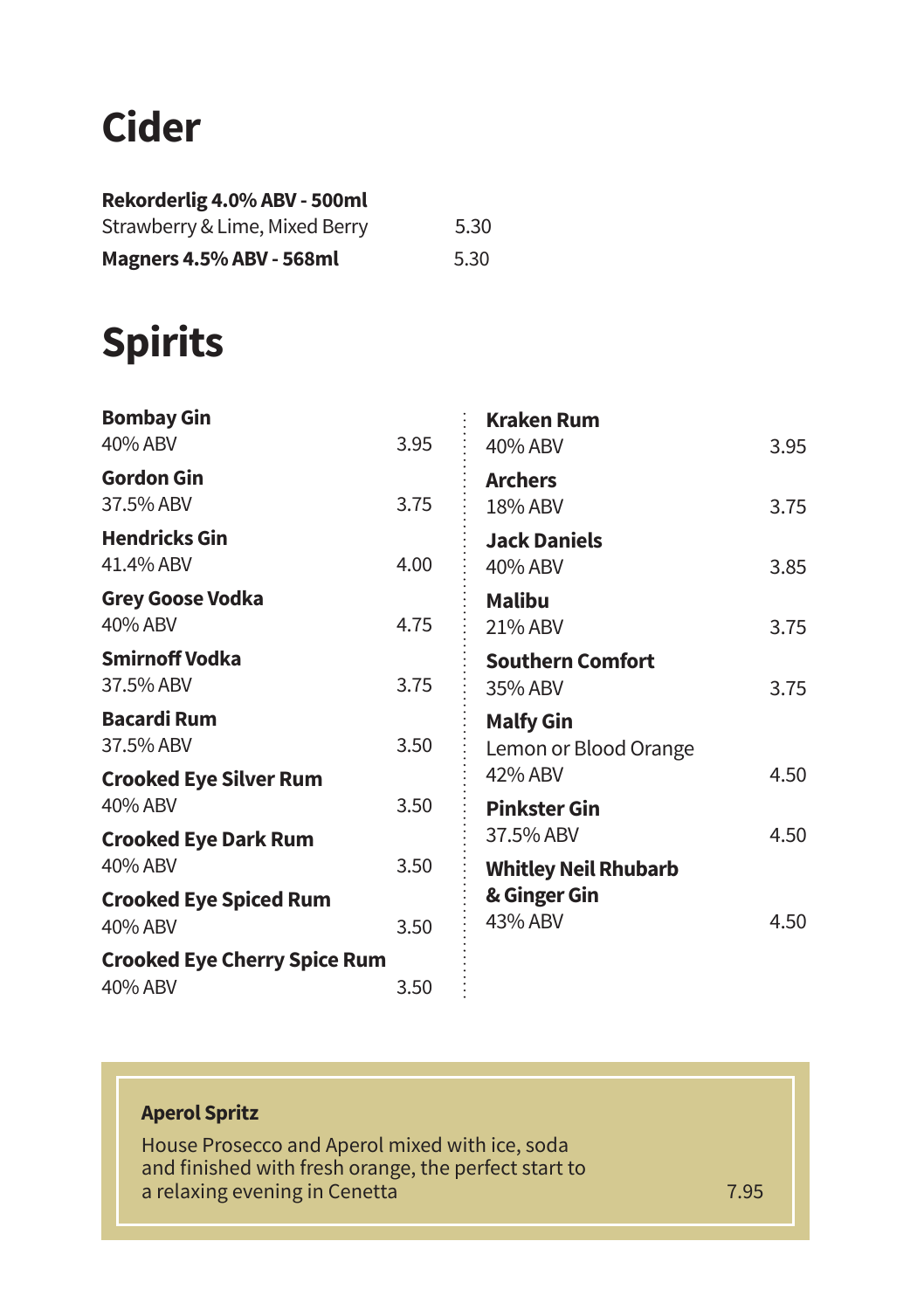#### **Whiskies, Brandies, Armangnac Ports & Sherry**

| <b>Bells Scotch Whisky</b><br>40% ABV                        | 3.75 |
|--------------------------------------------------------------|------|
| Jameson Irish Whiskey<br>40% ABV                             | 3.75 |
| <b>Glenfiddich Single Malt Scotch Whisky</b><br>40% ABV      | 4.45 |
| <b>Highland Park Malt Scotch Aged 12 Years</b><br>40% ABV    | 4.35 |
| <b>Laphroaig Single Malt Scotch Aged 10 Years</b><br>40% ABV | 4.95 |
| Dalwhinnie Single Malt Scotch Aged 15 Years<br>43% ABV       | 4.95 |
| <b>Courvosier Cognac</b><br>40% ABV                          | 3.75 |
| Janneau VSOP Grand Armagnac<br>40% ABV                       | 4.55 |
| <b>Cockburns Ruby Port</b><br>20% ABV                        | 3.75 |
| Pedro Ximénez Sweet Sherry<br>15% ABV                        | 5.25 |
| Vecchia Romagna Reserve Italian Brandy<br>40% ABV            | 5.25 |
|                                                              |      |

#### **Liqueurs**

| <b>Amaretto Disaronno</b><br>28% ABV | 3.95 | <b>Kahlua</b><br>20% ABV                      | 3.75 |
|--------------------------------------|------|-----------------------------------------------|------|
| <b>Baileys</b><br>17% ABV            | 3.95 | Limoncello<br>26% ABV                         | 3.75 |
| Campari<br>25% ABV                   | 3.95 | Luxardo Sambuca<br>38% ABV - various flavours | 3.35 |
| Cointreau<br>40% ABV                 | 3.75 | <b>Martini Rosso</b><br>15% ABV               | 3.95 |
| <b>Frangelico</b><br>20% ABV         | 3.75 | Passoã<br>20% ABV                             | 3.75 |
| Galliano<br>47% ABV                  | 3.75 | <b>Tia Maria</b><br>20% ABV                   | 3.75 |
| <b>Grand Marnier</b><br>40% ABV      | 3.75 | <b>Chambord</b><br>16.5% ABV                  | 3.75 |
| Grappa<br>40% ABV                    | 3.75 |                                               |      |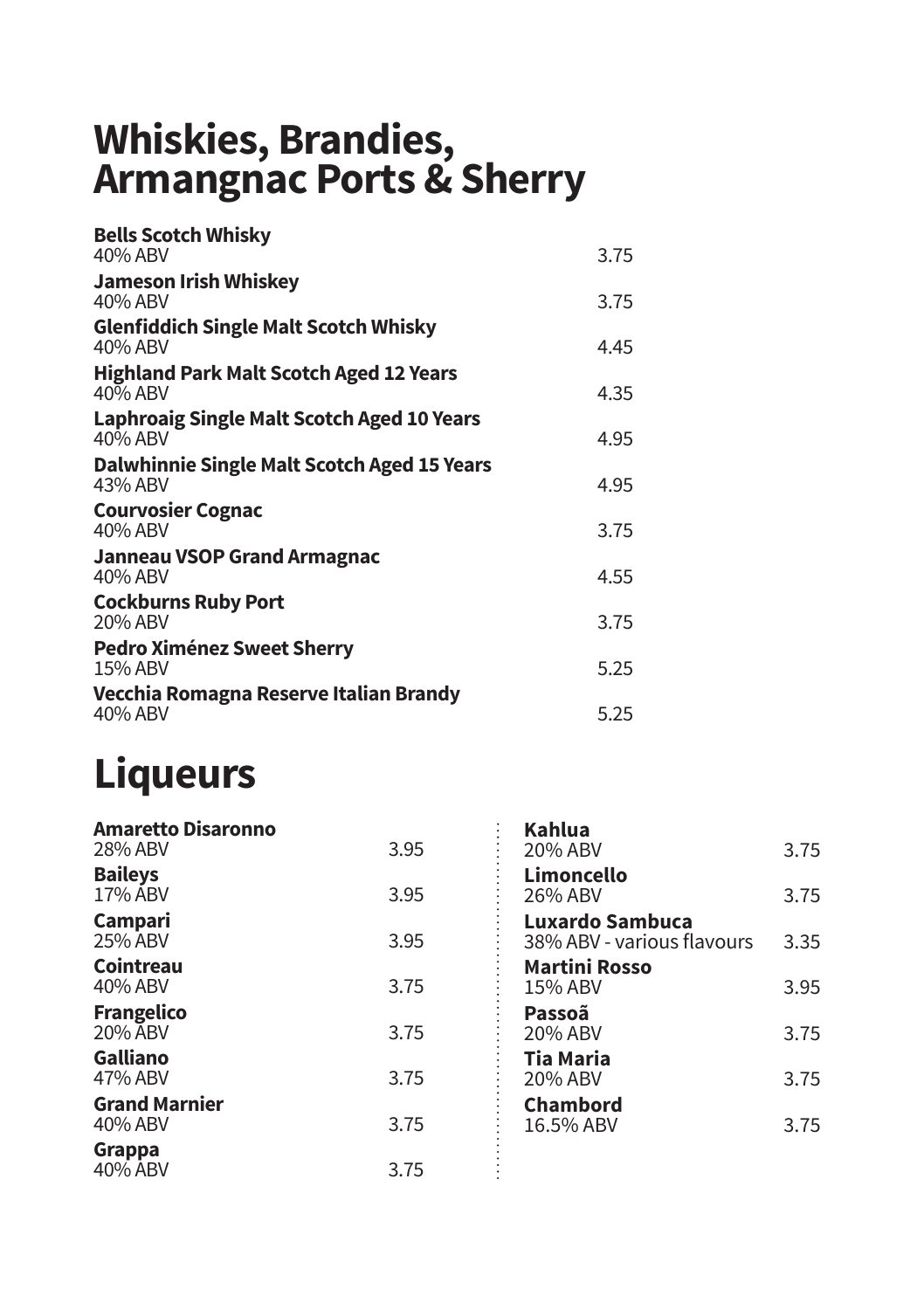# **Soft Drinks**

| <b>Pepsi</b><br>16 oz                            | 3.35         |
|--------------------------------------------------|--------------|
| Pepsi Max<br>16 oz                               | 3.15         |
| Lemonade<br>16 <sub>oz</sub>                     | 3.35         |
| Orange juice                                     | 2.60         |
| <b>Fever Tree Tonic</b>                          | 3.15         |
| <b>Mediterranean Fever Tree Tonic</b>            | 3.15         |
| <b>Dry Ginger</b>                                | 2.60         |
| <b>Bitter Lemon</b>                              | 2.60         |
| Rosé Lemonade                                    | 3.15         |
| <b>Ginger Beer</b>                               | 3.15         |
| Appletiser<br>330ml                              | 3.15         |
| <b>J20</b><br>250ml (various flavours available) | 3.50         |
| <b>Simply Fruity</b><br>(orange or blackcurrant) | 1.95         |
| <b>Sparkling Water</b><br>250ml<br>750ml         | 2.50<br>4.75 |
| <b>Still Water</b><br>250ml<br>750ml             | 2.50<br>4.75 |